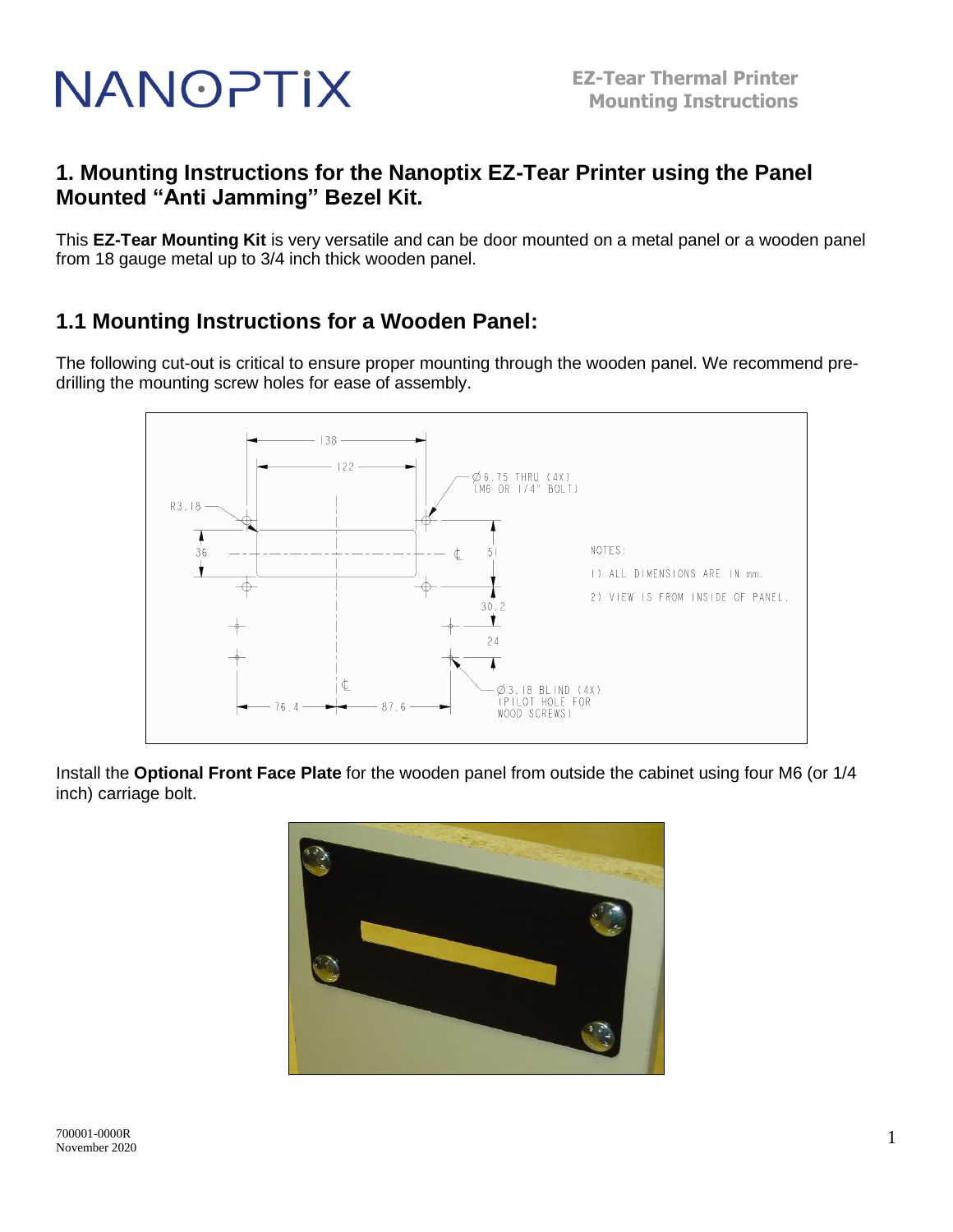The **Ez-Tear Printer** is now ready to be mounted inside the cabinet.



Align the **EZ-Tear Plastic Bezel** into the wooden panel cut-out and secure the **EZ-Tear Assembly** to the cabinet using four wood screws.



The **EZ-Tear Printer** can be adjusted to different panel thickness by sliding the four screws in the slotted base.

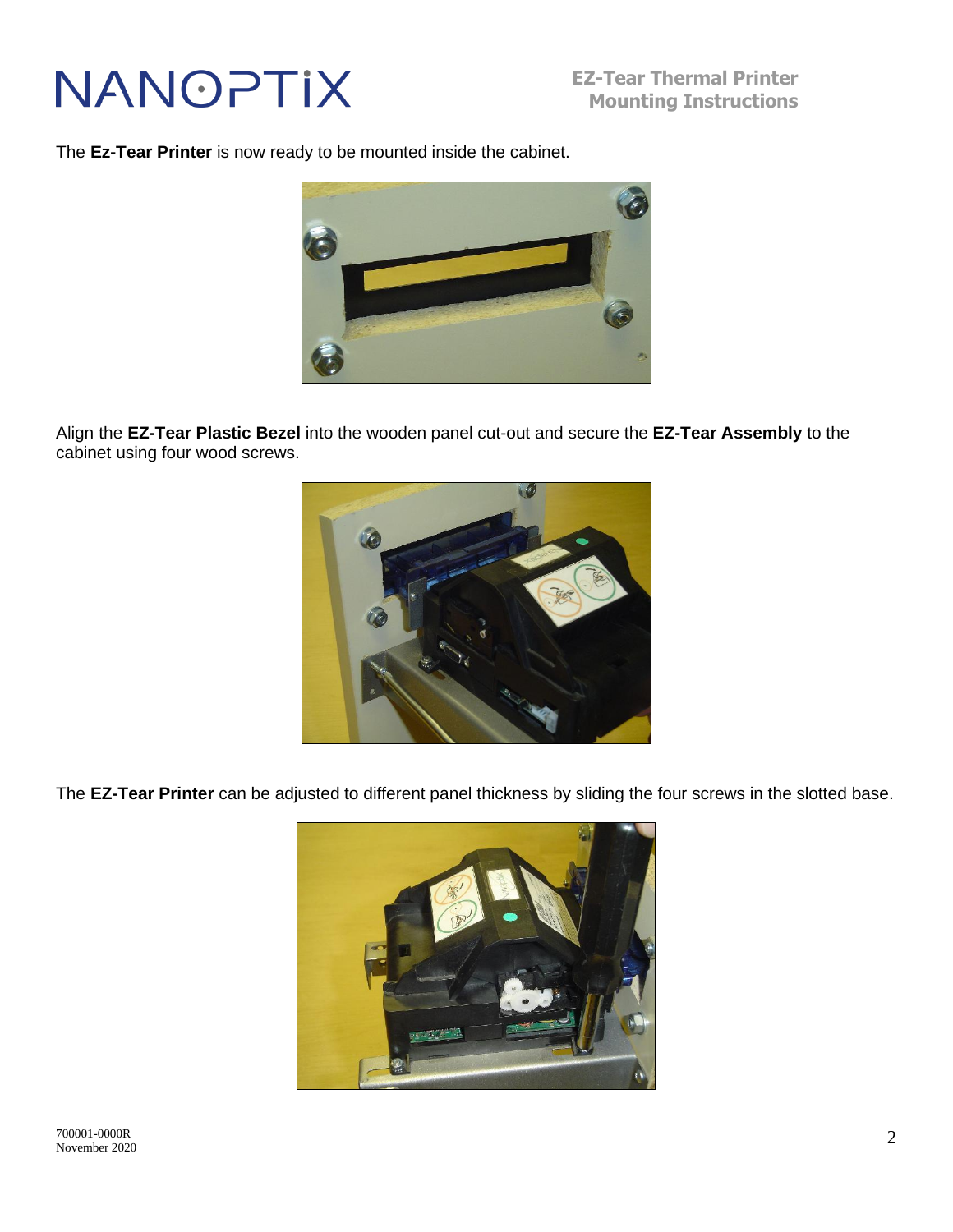**EZ-Tear Thermal Printer Mounting Instructions**

The **EZ-Tear Printer** mounting is now complete.





The **EZ-Tear Spindle Bracket** can be secured at different angles for ease of integration in different cabinet layouts.





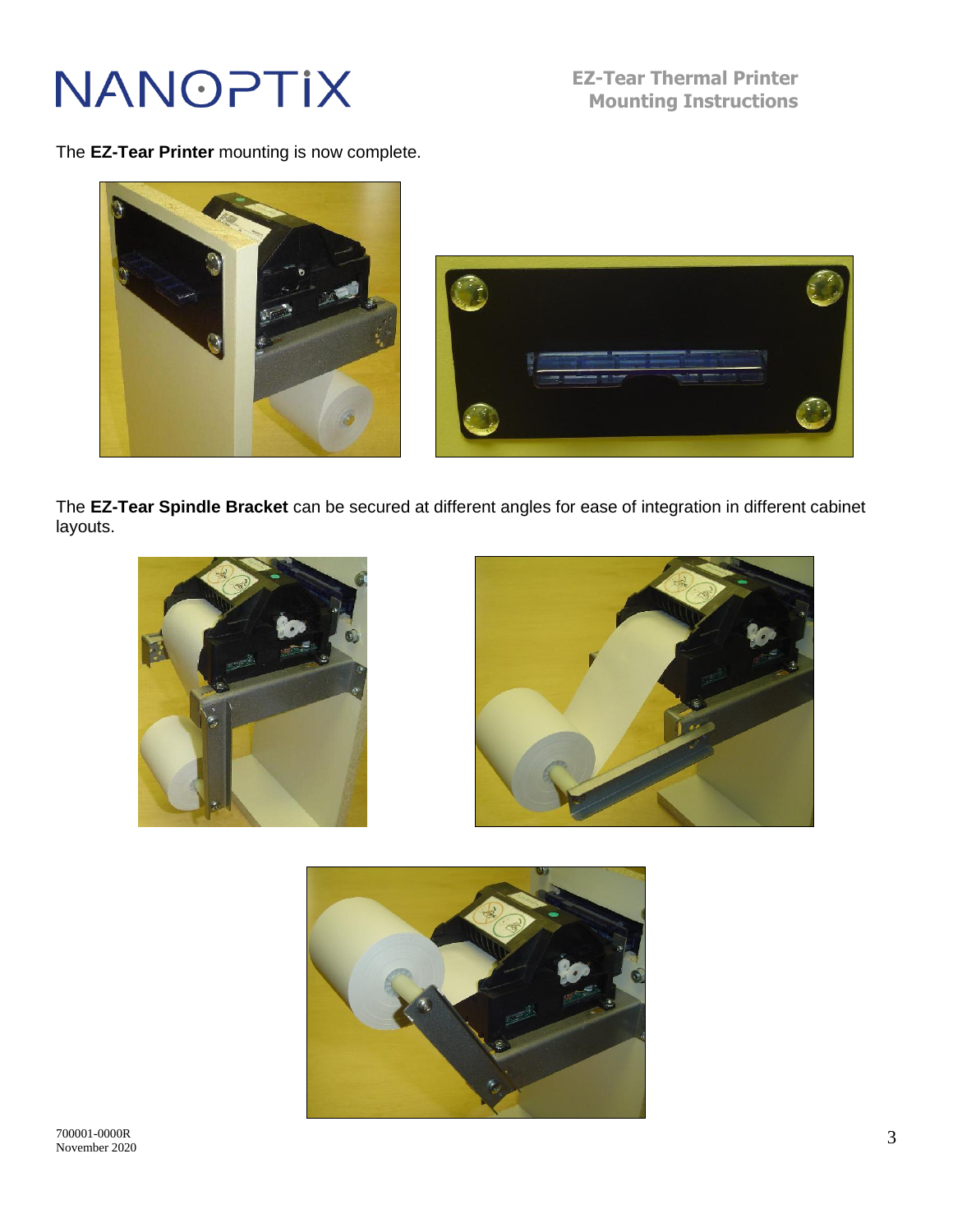### **1.1 Mounting Instructions for a Sheet Metal Panel:**

The following cut-out is critical to ensure proper mounting through the sheet metal panel. Clinch studs or weld studs can be used in your metal panel to secure the **EZ-Tear Printer Assembly.**



Secure the **EZ-Tear Assembly** through the four clinch studs on the metal panel using four M5 (or #8) lock nuts.